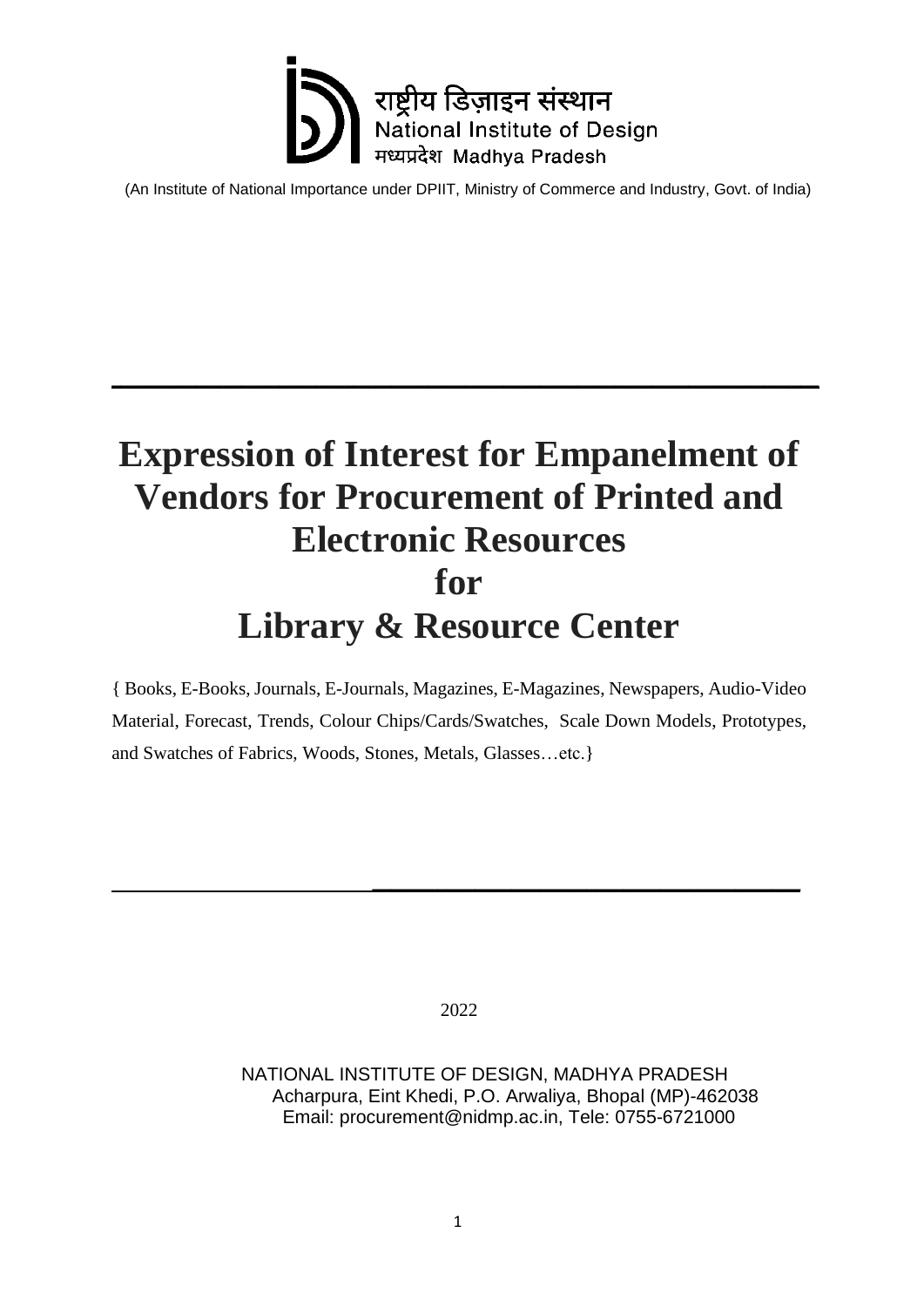

#### **Subject: Notice Inviting E-Tender for Expression of interest for Empanelment of Vendors for procurement of printed and Electronic Resource.**

On behalf of Director, National Institute of Design, Madhya Pradesh (NID MP) online proposal are invited from eligible and reputed authorized book vendor for Expression of interest for Empanelment of Vendors for procurement of printed and Electronic Resource for Institute Library, as given in schedule of requirement of this tender. **Schedule of Tender**

| NIDMP/1-30/EMP/01/2021<br><b>Tender enquiry Number</b> |                        |          |  |  |  |
|--------------------------------------------------------|------------------------|----------|--|--|--|
| Date/ time of release of tender through e- 25.02.2022  |                        | 03:00 PM |  |  |  |
| procurement solution                                   |                        |          |  |  |  |
| Date/ time of pre-bid meeting at National 03.03.2022   |                        | 11:00 AM |  |  |  |
| Institute of Design, Madhya Pradesh, Acharpura,        |                        |          |  |  |  |
| Eint Khedi, Post Arwaliya, Bhopal (MP) - 462038        |                        |          |  |  |  |
| Start date/ time of submission of online bid           | 25.02.2022             | 05:00 PM |  |  |  |
| Last date/ time of submission of online bid            | 17.03.2022             | 03:00 PM |  |  |  |
| Date/ time of opening of technical bid                 | Will be notified later |          |  |  |  |

Detailed, Terms and Conditions, Scope of Work, various formats and Performa for submitting the proposal are described in this tender document and its Annexure's. For any query, please send email to **procurement@nidmp.ac.in** or contact on Phone No. 0755-6721003 /1129.

> Sd/- Registrar National Institute of Design, Madhya Pradesh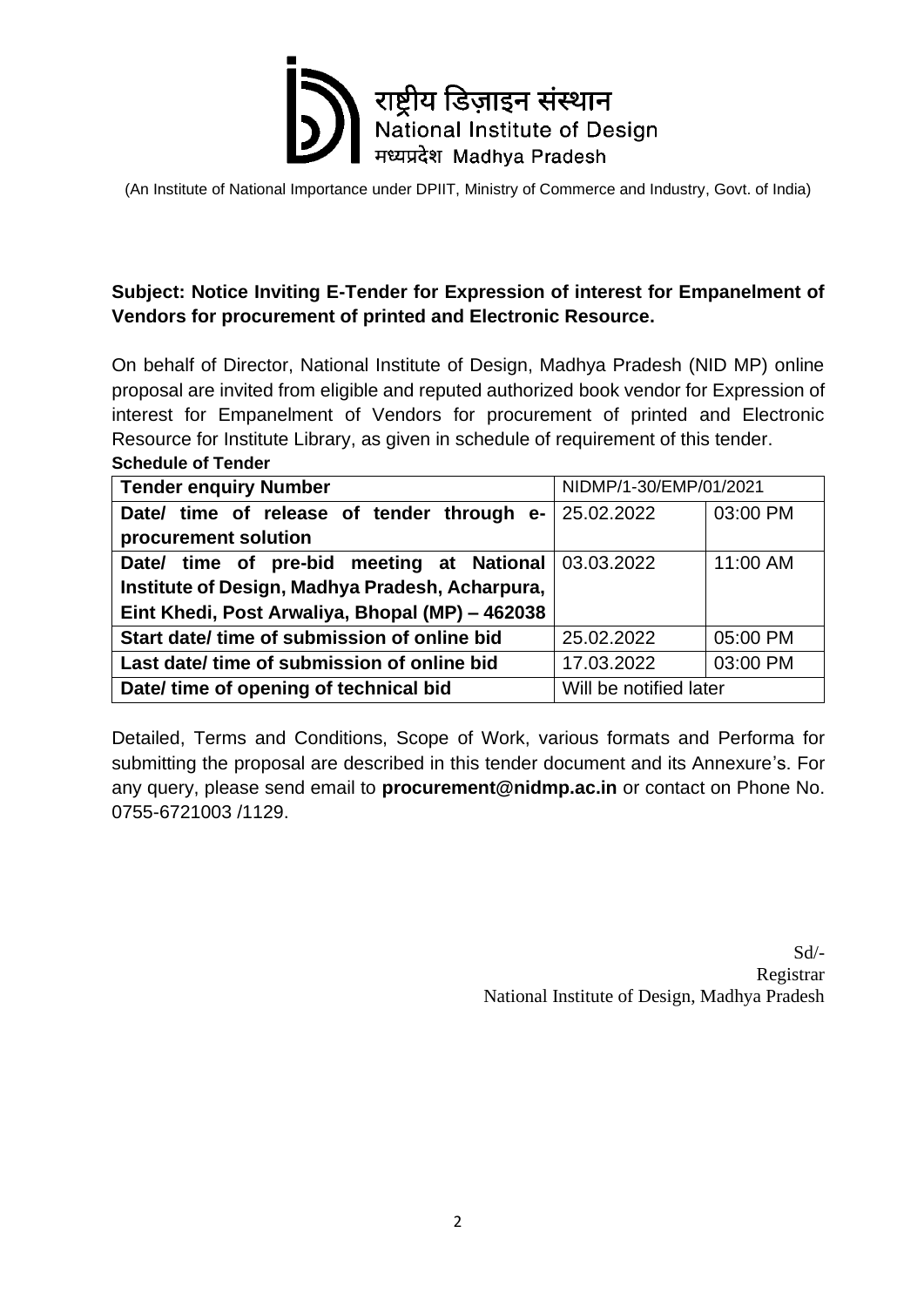

#### **Table of Contents:**

|                | Chapter                                                                   | Page No.       |
|----------------|---------------------------------------------------------------------------|----------------|
|                | <b>Cover Page</b>                                                         | $1 - 2$        |
| $\mathbf{1}$   | Introduction                                                              | 3              |
| $\overline{2}$ | submitted<br><b>Documents</b><br>be<br>by<br>vendors<br>for<br>need<br>to | 3              |
| 2.1            | empanelment                                                               |                |
| 3              | Terms and conditions to the vendor(s) for empanelment for                 | $\overline{4}$ |
|                | the supply of books and other library resources                           |                |
| 3.1            | <b>Discount structure:</b>                                                | $4 - 5$        |
| 3.2            | Enquiry on availability of Books & other resources                        | 5              |
| 3.3            | <b>Issuance of Purchase Order</b>                                         | $5-6$          |
| 3.4            | Timeframe for the supply of resources                                     | $6 - 7$        |
| 3.5            | Supply of Books                                                           | $\overline{7}$ |
| 3.6            | Mandatory enclosures with Invoice                                         | $7 - 8$        |
| 3.7            | Conditions for cancellations of the released purchase orders              | 8              |
| 4              | Terms and Conditions for the empanelment of Firm/                         | $8 - 11$       |
|                | Vendors/Agencies for the subscription of Indian and foreign               |                |
|                | printed and electronic journals and magazines                             |                |
| 5              | Termination of empanelment                                                | $11 - 12$      |
| 5.1            | Arbitration                                                               | 12             |
| 5.2            | Legal Jurisdiction                                                        | 12             |
| 6              | Annexures                                                                 | $13 - 14$      |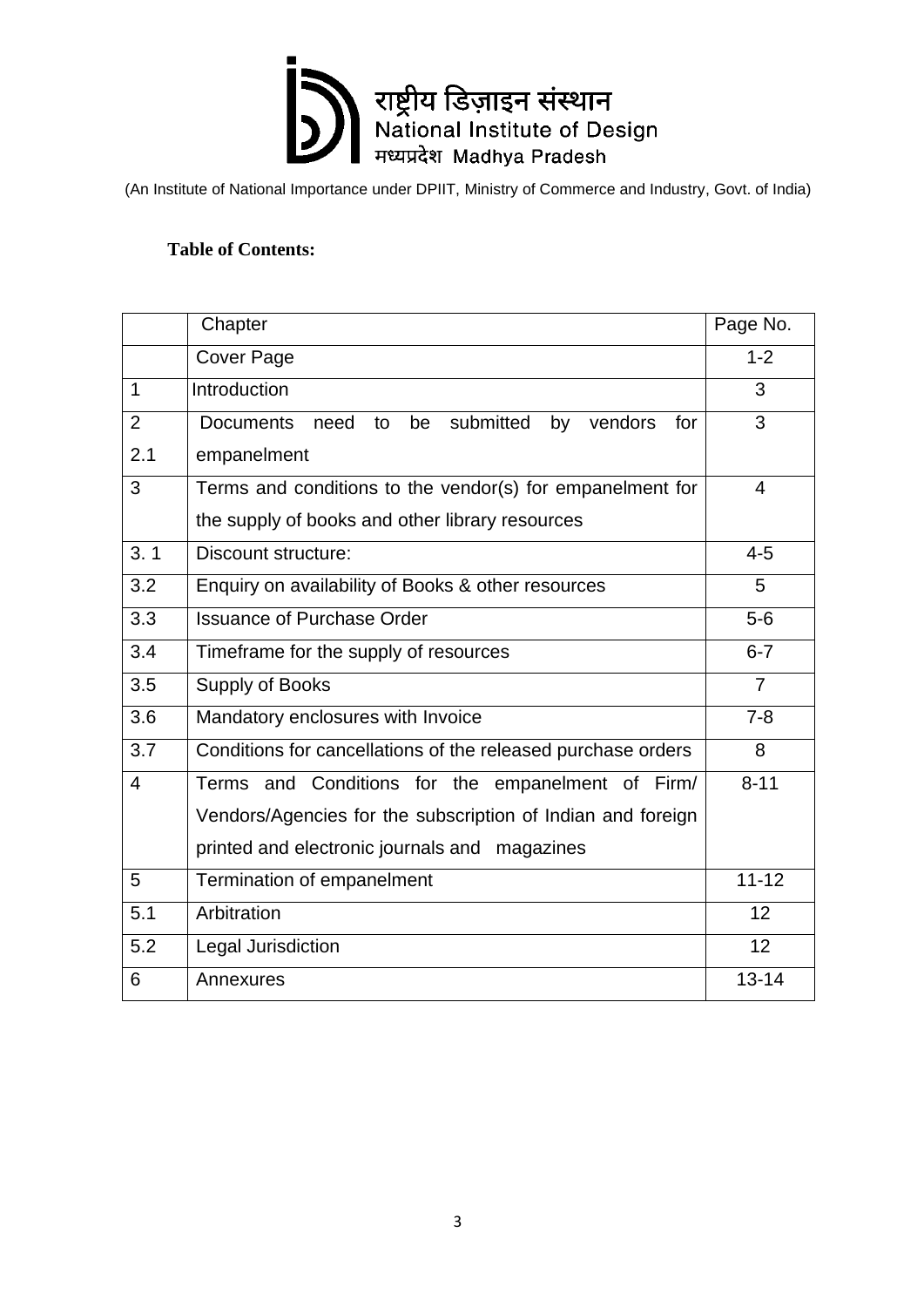

#### **1. Introduction:**

National Institute of Design, Madhya Pradesh (NID MP) invites expression of interest "Terms and conditions for Empanelment of Vendors for Procurement of Printed and Electronics Resource for Library & Resource Center.

#### **2. Documents need to be submitted by vendors for empanelment:**

 **2.1** Empanelment of vendors for supply of items i.e Books, E-Books, Printed Journals, E- Journals, Magazines, E-Magazines, Audio-Video Material, Trends Forecast, Colour Chips/Cards/Swatches, Scale Down Models, Prototypes, and Swatches of Fabrics, Woods, Stones, Metals, Glasses etc, shall be carried out through a competitive process.

 Interested vendors shall have to submit the following documents along with the application/ form, which are a mandatory requirement for empanelment:

- i. Copy of Registration certification of firm.
- ii. Copy of Registration with FPBAI. {The Federation of Publishers' and Booksellers' Associations in India}
- iii. Copy of Registration with GOC.(Good Office Committee)
- iv. Copy of PAN card and GSTN registration copy.
- v. Cancelled Cheque for electronic mode of payment.
- vi. Average turnover of last three financial years should be minimum of Rs. 50 lakhs(F/Y, 2018-2019, 2019-2020 2020-21, for which Audited financial statement of last three years should be submitted.
- vii. The vendor should have served with at least three libraries of educational Institutes/ Universities, institutions of National Importance such as NIDs, IITs, IIITs, NITs, IIMs and research institutions etc at least for three years. Empanelment letters should be attached as evidence for this purpose.
- 2.2 The vendor should be neither blacklisted by any Government department nor their should be any criminal case registered/pending against the firm or its owners/ partners anywhere in India. A certificate/undertaking to this effect should be submitted.
	- i. Merely fulfilment of prescribed eligibility conditions does not entail a supplier to be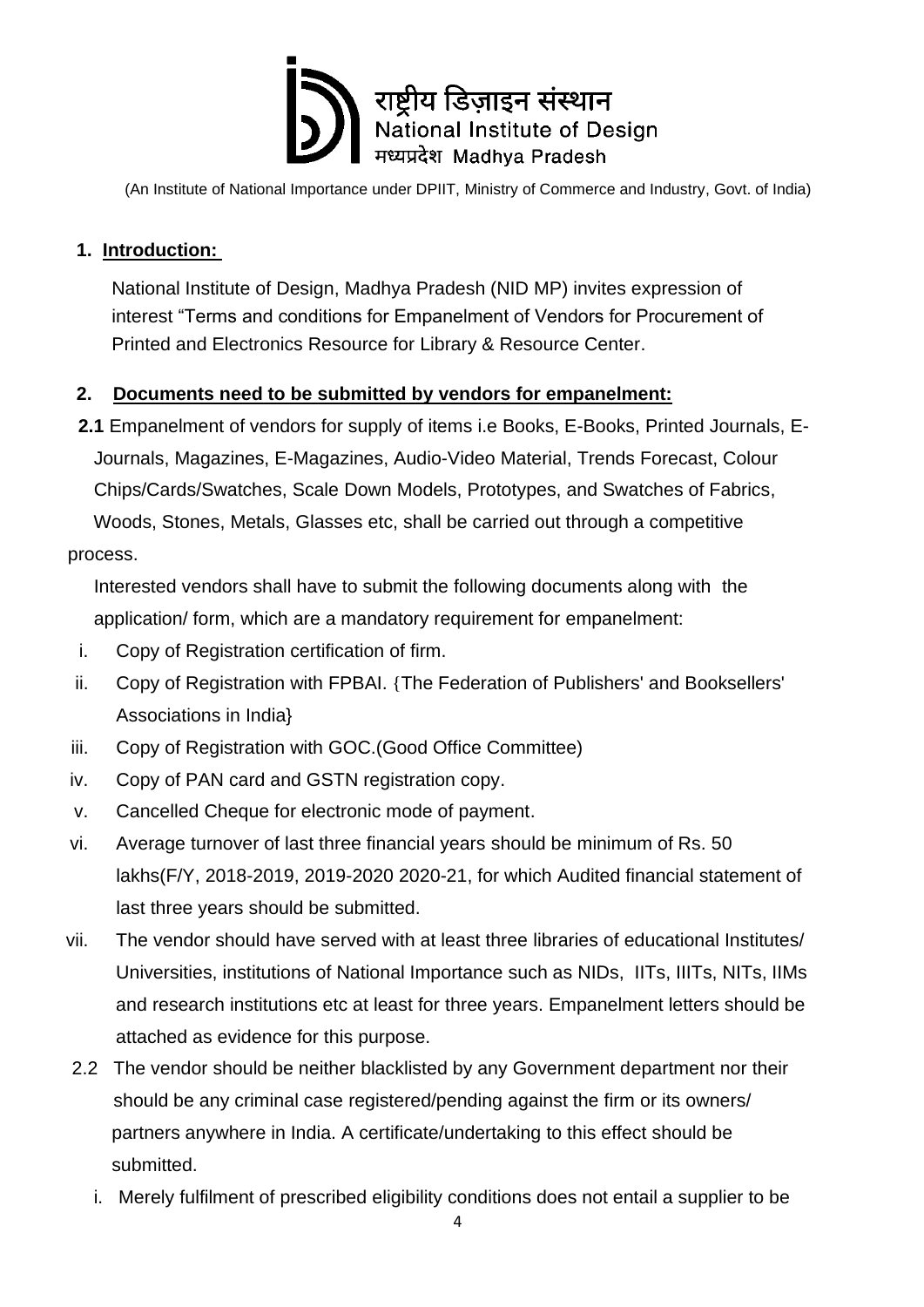(An Institute of National Importance under DPIIT, [Ministry of Commerce and Industry,](https://en.wikipedia.org/wiki/Ministry_of_Commerce_and_Industry_(India)) Govt. of India) included in the panel. The decision of NID MP to empanelment shall be final and abiding. Incomplete application(s) in any manner will be rejected.

### **3. Terms and conditions to the vendor(s) for Empanelment for the supply of books and other library resources:**

 Subject to meeting the conditions as mentioned in preceding para 2, the empanelled vendor will be required to enter into an agreement with NID MP by submitting an instrument of agreement on a non-judicial stamp paper of Rs.100/-. The initial period of empanelment will be two years extendable to a further two more years at the discretion of the Competent Authority of NID MP, depending on past performance review and mutual consent of the Institute and vendor. However, during the extended period of the agreement, the terms and conditions of the empanelment shall preferably remain the same, until recorded in writing. NID MP does not bind itself to not add any new vendor to its approved list of empanelled vendors. All successful vendors, who fulfil the NID MP terms and conditions for empanelment will be informed through a letter about their empanelment. The vendors will be required to accept the terms and conditions given in this EOI document.

 The empanelled vendor shall be required to deposit a sum of Rs.50,000/-in the form of a refundable security deposit in the form of Bank Guarantee/ DD in favour of the National Institute of Design, Madhya Pradesh, within 15 days from the date of receipt of communication from NID MP. In case the amount is not deposited within the stipulated time frame, It shall be considered that the Firm is not interested in empanelment with the Institute, No interest shall be paid by the Institute on this amount.

#### **3. 1 Discount Structure**:

- i. There would be a minimum discount of 23% for the supply of all books. (except for conditions stated at Para ii below)
- ii. In the case of Government publications (GOI & Swami's Publications, etc.) & short discount titles, the rate of discount may be as applicable. In such cases, the vendor has explain about the discount rate and provide proof of it being a short discount title. In any case, titles published by major Publication houses will not be considered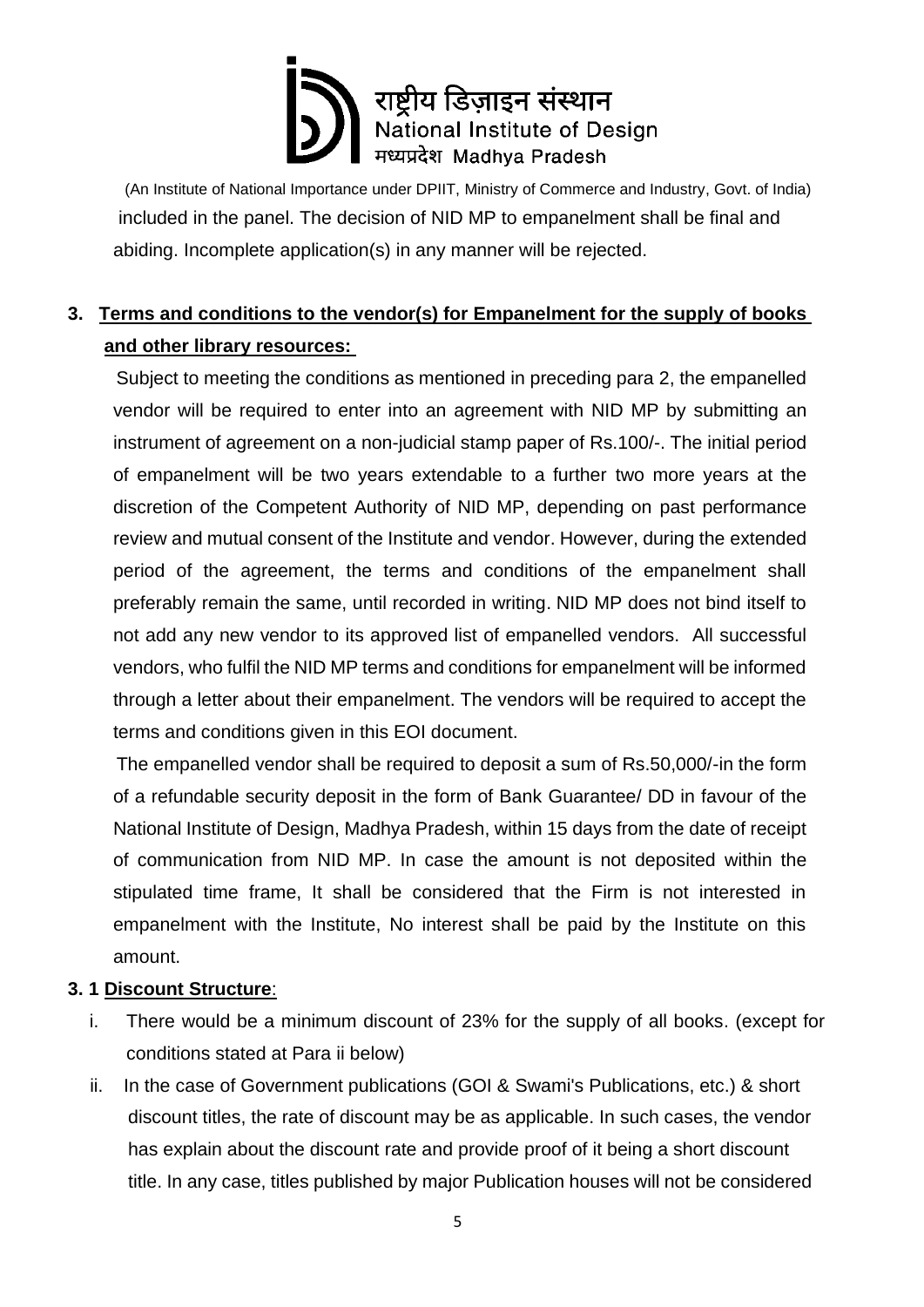

(An Institute of National Importance under DPIIT, [Ministry of Commerce and Industry,](https://en.wikipedia.org/wiki/Ministry_of_Commerce_and_Industry_(India)) Govt. of India) as short discount titles.

iii. Discount rates offered by the firms shall not be linked with the quantum of the

purchase order and discounts on all the books/library resources shall be provided as per the agreed terms and conditions.

iv. In case a vendor is found to quote as Short Discount, titles which other vendors supply at the agreed rate of discount, NID MP reserves the right to issue a notice for the explanation to the vendor.

#### **3.2. Enquiry on availability of Books & Other Resources:**

After the empanelment, the vendor shall be eligible for quoting rates as and when asked for the procurement of resources as cited in preceding para 2. The library will place an enquiry with all the empanelled vendors for the required titles and number of copies of each thereof, by email/speed post/ courier mentioning the following details of printed and Electronic resources. As per the provided list of books or other materials, the empanelled vendors shall be asked to respond within seven (07) working days, only by email with the following details:

- i. Number of copies available.
- ii. Unit price (In original currency).
- iii. Maximum discount offered (Minimum discount criteria to be mandatorily met)
- iv. Shipping time/supply time and validity of quoted price(s), etc.
- v. A proforma for filling up the above details will be provided to the empanelled vendors. NID MP reserve the right to increase or decrease the quantity of titles/ volumes/items of the resource after quotation obtained. In case a vendor is found to reply selectively to queries placed by the library, choosing to reply only in case of titles of certain publishers, and/or replying as "Out of Print/ Out of Stock" for other publishers' titles, NID MP reserves the right to seek an explanation.In case a malafide intent is established, the Institute may issue a warning. Repeated acts may lead to the removal of the vendor from the empanelment list.

#### **3.3. Issuance of Purchase Order:**

i. After the approval of the purchase proposal by the competent authority, the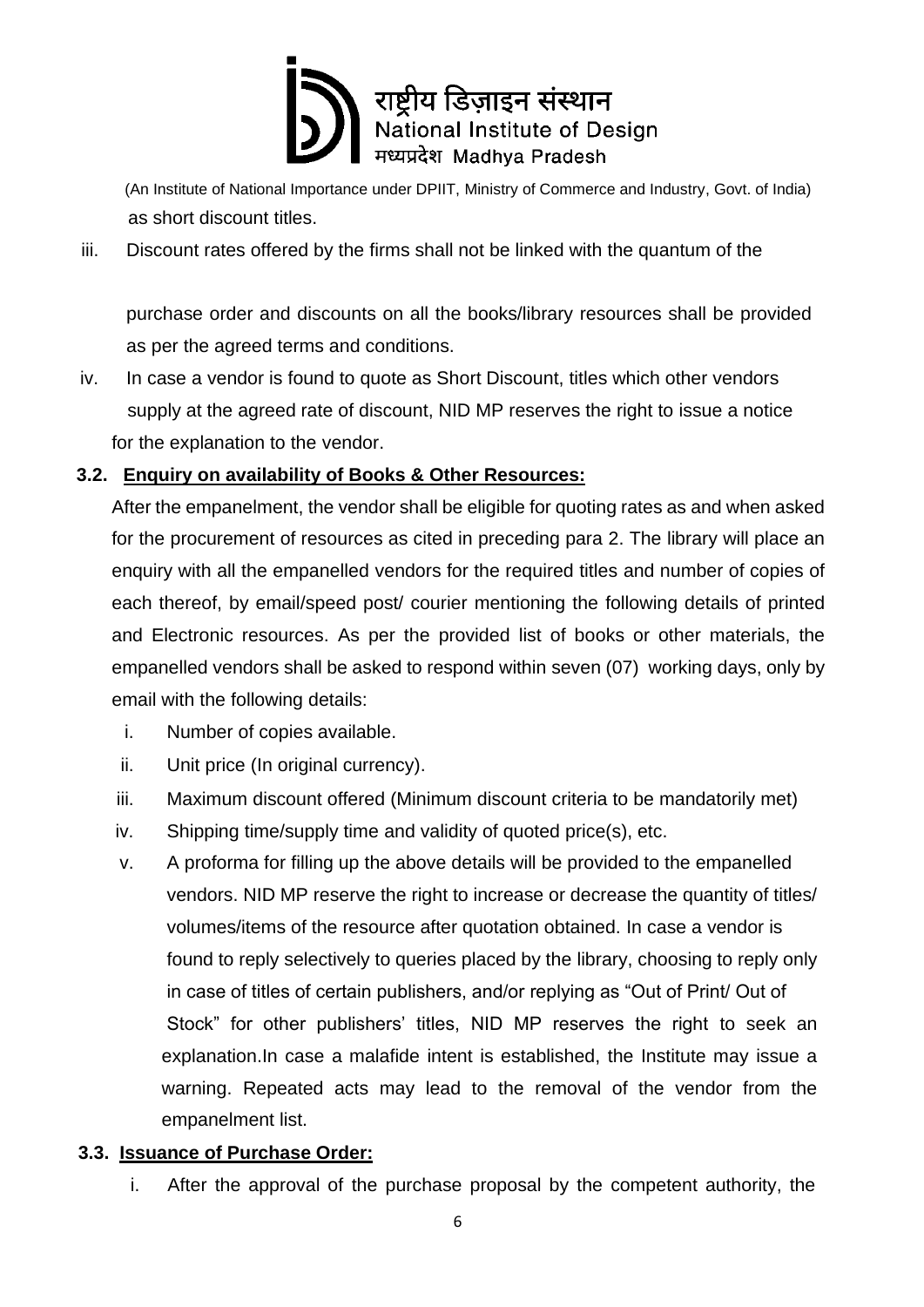- (An Institute of National Importance under DPIIT, [Ministry of Commerce and Industry,](https://en.wikipedia.org/wiki/Ministry_of_Commerce_and_Industry_(India)) Govt. of India) library shall place the purchase order to the empanelled vendor(s) offering the highest discount on agreed terms and conditions.
- ii. Exchange/ conversion rates for foreign currency will be charged as per RBI/ nationalized bank exchange selling rate prevailing on the date of issue of the purchase order or date billing for books/ journals and other resources, whichever is lower.
- iii. If two or more empanelled vendors offer the same discount and same shipping time/supply time, feasibility for an approximately equal distribution of the purchase order(s) shall be explored. (at the discretion of NID MP)
- iv. The supply of resources have to be made strictly according to the purchase order(s) only.
- v. The purchase order(s) should be acknowledged by the vendor(s) within 7 working days by e-mail or speed post.
- vi. Any clarification/query regarding the purchase order should be sought from the library within five (05) days of receipt of the order.
- vii. Vendor should send the supply position/status of books or other resources within 07 days from the date of issue of the Purchase order. NID MP reserve the right to cancel the order and transfer it to another vendor in case the supply position/status is not received within the given time frame.

#### **3.4 Time frame for the supply of resources:**

- i. 30 days (maximum) for titles available in India.
- ii. 120 days (maximum) for foreign titles (if not available in India).
- iii. If the requested title(s) is OFP (Out of Print) or POD (Print on Demand), sufficient valid supporting documentary proof should accompany the communication seeking any extra time for supply.
- iv. In the case of titles that are not supplied, a certificate of non-availability of those titles in the market from the publisher/publisher's distributor/stockiest should be furnished within the due date of supply.
- v. In case there is a delay that is foreseen in supply, the concerned empanelled vendor should send a communication to the library explaining the same and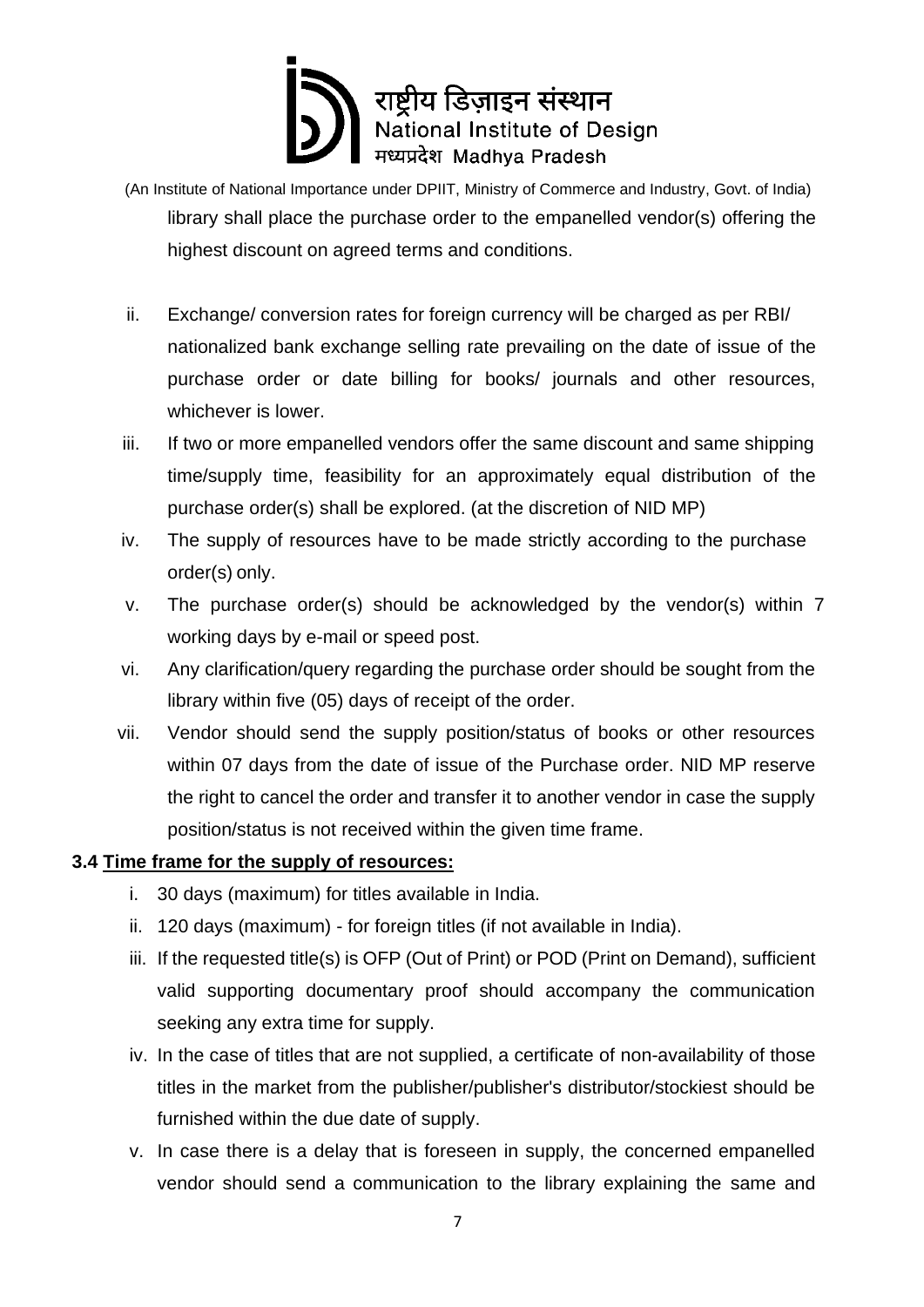(An Institute of National Importance under DPIIT, [Ministry of Commerce and Industry,](https://en.wikipedia.org/wiki/Ministry_of_Commerce_and_Industry_(India)) Govt. of India) seeking an additional required time to supply the same at least seven (07) working days before the supply due date. If the provided reason for the delay is

 justified with adequate proof i.e communication from publisher/publisher's distributor or stockiest, the Competent Authority may consider extending the supply time as may be deemed fit.

vii. The delivery should be provided mandatorily at the NID MP campus without any freight charges, whatsoever.

#### **3.5 Supply of Books:**

- i. By default, latest paperback, Indian reprints/editions must be supplied unless otherwise specified, (In case of unavailability of paperback and Indian editions, clarification/permission should be sought, preferably by email, from the library regarding supply of the available editions in lieu of the default).
- ii. Any resources found damaged, or resources found without supplements as prescribed shall be rejected by the library and intimation shall be sent to the vendor within 10 working days of the receipt of resources. The vendor will be bound to supply or replace such resources at their own cost.
- iii. Supply of publications shall be at latest catalogue prices, the increase or decrease in the price of the books/ resource shall not affect the discount and delivery period after quotation is provided.
- iv. The Vendor shall have to submit the authentic price proof, duly certified and stamped, in support of the price charged, if the price of the book is not printed.
- v. Payment shall be made within 30 days on the completion of supply and the receipt of the duly certified invoice along with all supporting documents by the library.
- vi. All handling/postage/transportation/freight charges shall be borne by the vendor towards supplying the resource(s) to the Institute library.
- vii. The Institute will not accept remaindered books. Damaged supplied resources, books with missing pages shall have to be accepted back by the vendor at his/her own cost even, in the case where they have been stamped for accessioning.

#### **3.6. Mandatory enclosures with Invoice:**

i. A copy of publisher's/distributor's invoice/copy of the printed catalogue of the order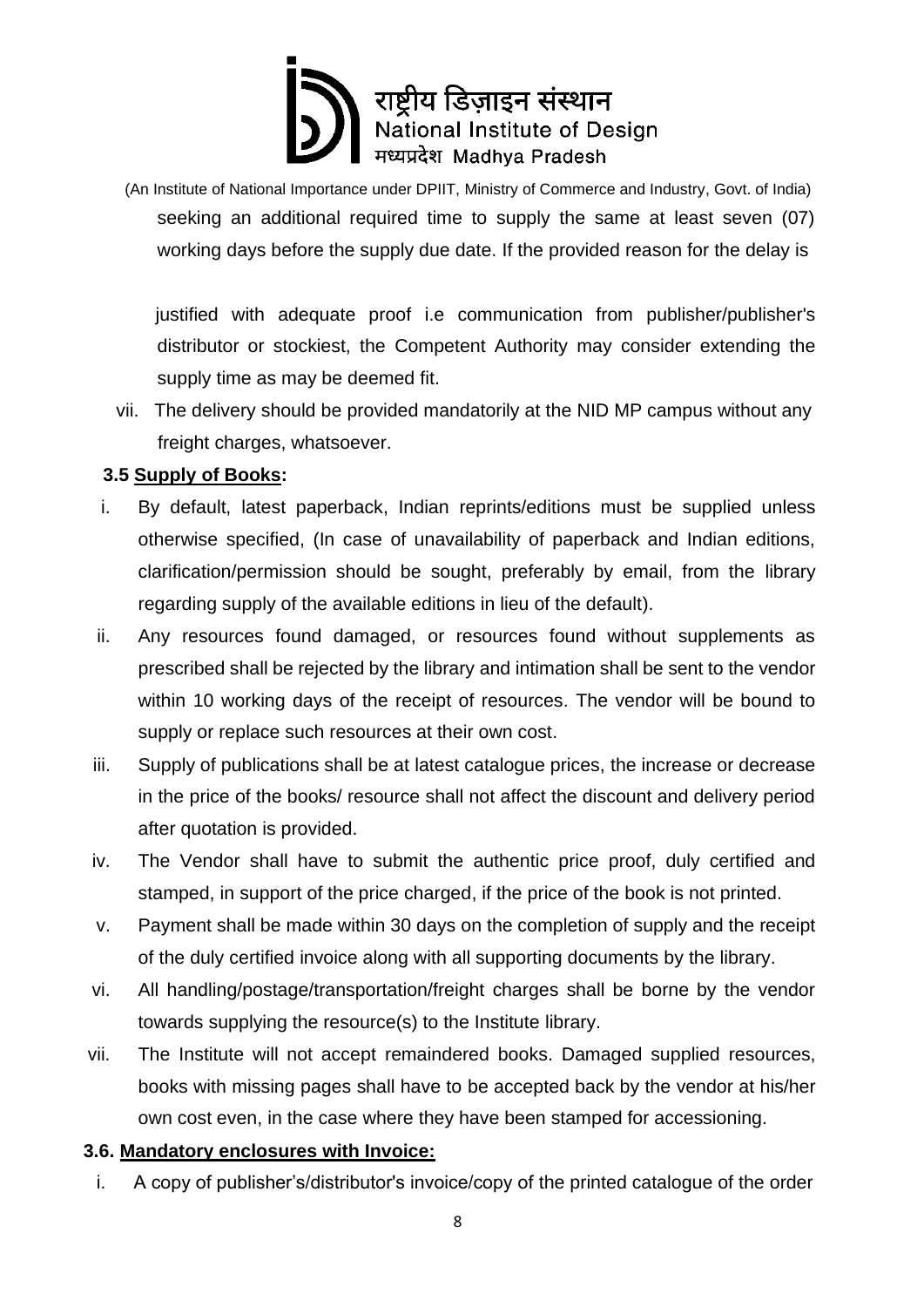(An Institute of National Importance under DPIIT, [Ministry of Commerce and Industry,](https://en.wikipedia.org/wiki/Ministry_of_Commerce_and_Industry_(India)) Govt. of India) as price proof and currency conversion proof with a date. Every price proof and currency conversion proof should contain the Firm's IT PAN, seal, and authorized

signature of the vendor.

- ii. Pre-receipted invoice(s)/bill(s) are to be submitted in triplicate (3 copies) and revenue stamp should be affixed on the original bill and should be signed by an authorized signatory.
- iii. Invoice should be raised in favour of "National Institute of Design, Madhya Pradesh".
- iv. Only one invoice should be raised against one purchase order (P.O) Titles from different P.O.s should not be combined and supplied under one invoice.
- v. The prices in the invoice should be indicated in original currencies, and Indian rupees, with the currency conversion rate(s), as applicable.

#### **3.7. Conditions for cancellations of the released purchase orders:**

- i. The vendor(s) shall supply all the ordered books/library resources within the given time frame as specified in the purchase order. If a vendor fails to supply the ordered items within the stipulated time as provided in the supply order, the Institute reserves the right to cancel either the entire order or part thereof without any further notice/reminder.
- ii. The Liquidated Damages (LD) clause shall be applicable as per the purchase order  $@$ 0.5% per week and up to a maximum of 10% of the value of the purchase order/contract value on the late delivery of books.
- iii. In case, the supplier needs additional time for the supply of resources, the vendor shall have to seek permission in writing on sound, satisfactory and justifiable ground at least seven days before the scheduled supply date. Request for the extension of supply date and waiving off the LD shall be subject to the approval of the Competent Authority of the Institute.
- iv. The decision of accepting supply of cancelled titles shall be at the sole discretion of the NID MP and the decision of the competent authority shall be final in this regard.

### **4. Terms and Conditions for the empanelment of Firm/ Vendors/Agencies for Printed and Electronic Resources:**

In continuation to the preceding para 2, additional terms and conditions for empanelment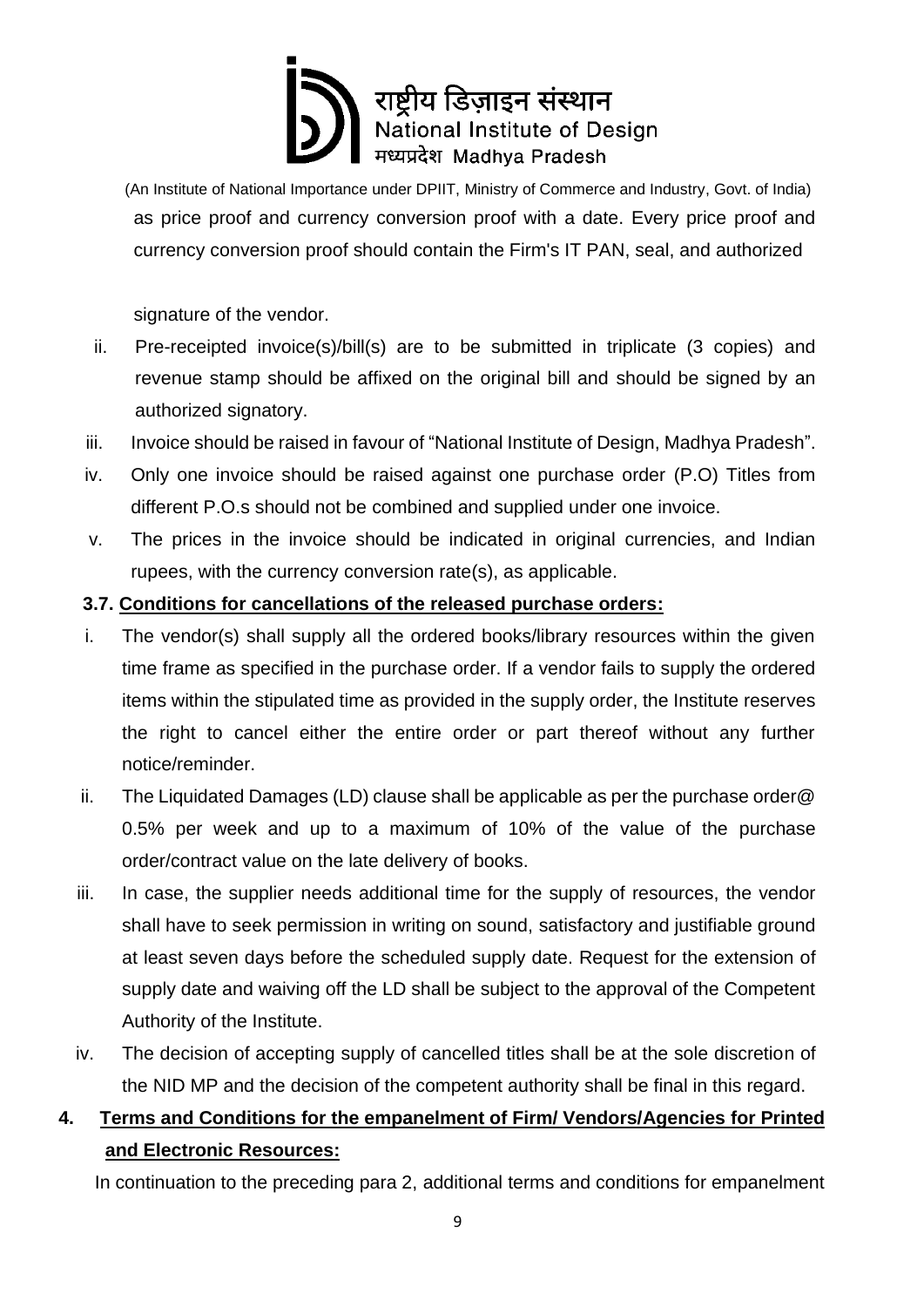(An Institute of National Importance under DPIIT, [Ministry of Commerce and Industry,](https://en.wikipedia.org/wiki/Ministry_of_Commerce_and_Industry_(India)) Govt. of India) of Firms/Vendors/Publishers for the subscription of printed Foreign and Indian Journals, Trends forecast, magazines & electronic resources. The library will place the order for the

 subscription to the selected vendor/ agency as per the following agreed on terms and conditions:

- i. On the receipt of the confirmed order, the vendor/ agency shall process the Institutional subscription.
- ii. The payment of foreign currency for the print/e-journals/e-books subscription will be made as per the Nationalized bank/RBI exchange rates, prevailing on the date of issue of the purchase order or date of billing for journals and other resources, whichever is lower.
- iii. In case of subscription of online/ offline resources, printed journals and magazines through any vendor, an advance payment shall be released on the basis of the Security Deposit in the form of a 3% Bank Guarantee of the ordered amount after getting proper an agreement, duly approved by the Competent Authority, signed with the vendors/publishers/aggregators. The BG shall be released to the vendor after the completion of the subscription period.
- iv. The journals available in dual currencies should be billed in the currency by which the converted cost is the lowest in Indian rupees.
- v. The vendor will make sure the online access of e-resources or delivery of all the issues of printed journals/magazines by the speed post, courier service or in-person delivery without any additional cost.
- vi. In case of non-receipt of any issue of journals, trends forecast and magazines, the vendor will have to arrange the missing issue or have to pay back the cost of nonsupplied issues to the Institute within 15 days. In case of failure in providing the missing issues or delay of payment for the missing issue, non-supplied issue, 0.5% penalty per week (up to 10% maximum) shall be levied against late supply of printed journals/ periodical. If any issue is not supplied by the vendor within 30-45 days of the scheduled date of the subscription, the subscription order may be cancelled. The firm/vendor will have to refund the proportionate cost/value/amount for the not supplied journals/issues.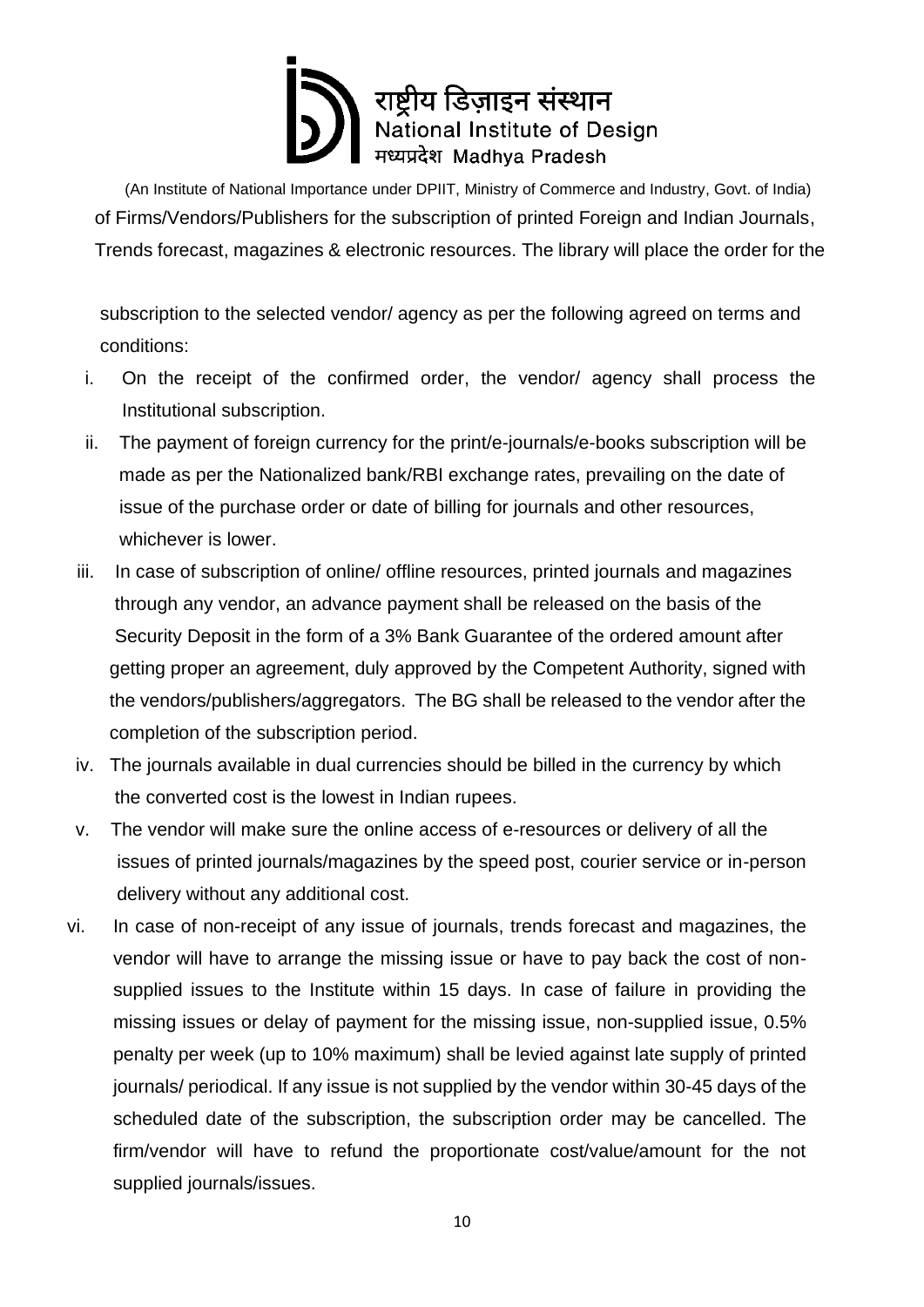(An Institute of National Importance under DPIIT, [Ministry of Commerce and Industry,](https://en.wikipedia.org/wiki/Ministry_of_Commerce_and_Industry_(India)) Govt. of India)

vii. In case vendor provides the documentary evidence, satisfactory reason of the delay in the supply of issues of journals/ magazines, or in case, where the prevailing

circumstances were due to Force Majeure (beyond human control) for non-supply of the journal's penalty will be waived off. The documents relating to the non-supply of journals should be submitted well in advance to avoid a penalty but latest by the last date of scheduled supply.

- viii. in lieu thereof in the form of a refund by means of a Demand Draft favouring "National Institute of Design, Madhya Pradesh" payable at Bhopal or by NEFT to institute account and have to submit the proof of the payment. The Firm will refund the full amount of the subscription of journals along with the penalty if any charged by the Institute, which is not supplied within six months from receipt of payment to Institute by means of a Demand Draft else the Security Deposit will be forfeited.
- ix. The vendor shall give an undertaking that the Firm has the necessary permission(s) to deal with foreign and Indian periodicals subscription and make necessary payment(s) in foreign and Indian currency. Further, it should fulfil all statutory requirements required to deal in foreign currency. The Firms/ Vendor shall be liable to follow all law/ rules/regulations of GoI/ RBI in this regard.
- x. The successful firm will have to enter into an agreement with the Institute on a nonjudicial stamp paper of Rs.100/- the cost of which has to be borne by the vendor himself.
- xi. The Institute shall reserve the right to discontinue the service of the vendor on the basis of poor performance in terms of supply of journals/magazines, before such discontinuation the vendor will be given the opportunity to respond. The final decision on such discontinuation will be taken by the Competent Authority of the Institute.
- xii. All journals are to be supplied for the calendar year January to December, supply of the periodicals should commence from the issue no. 1 of the volume starting during the year unless specified otherwise. Initially, the initial period of empanelment will be two years extendable to a further period of two years of empanelment at the discretion of the Competent Authority of the NID MP, depending on past performance review and mutual consent of the Institute and vendor. However, during the period of the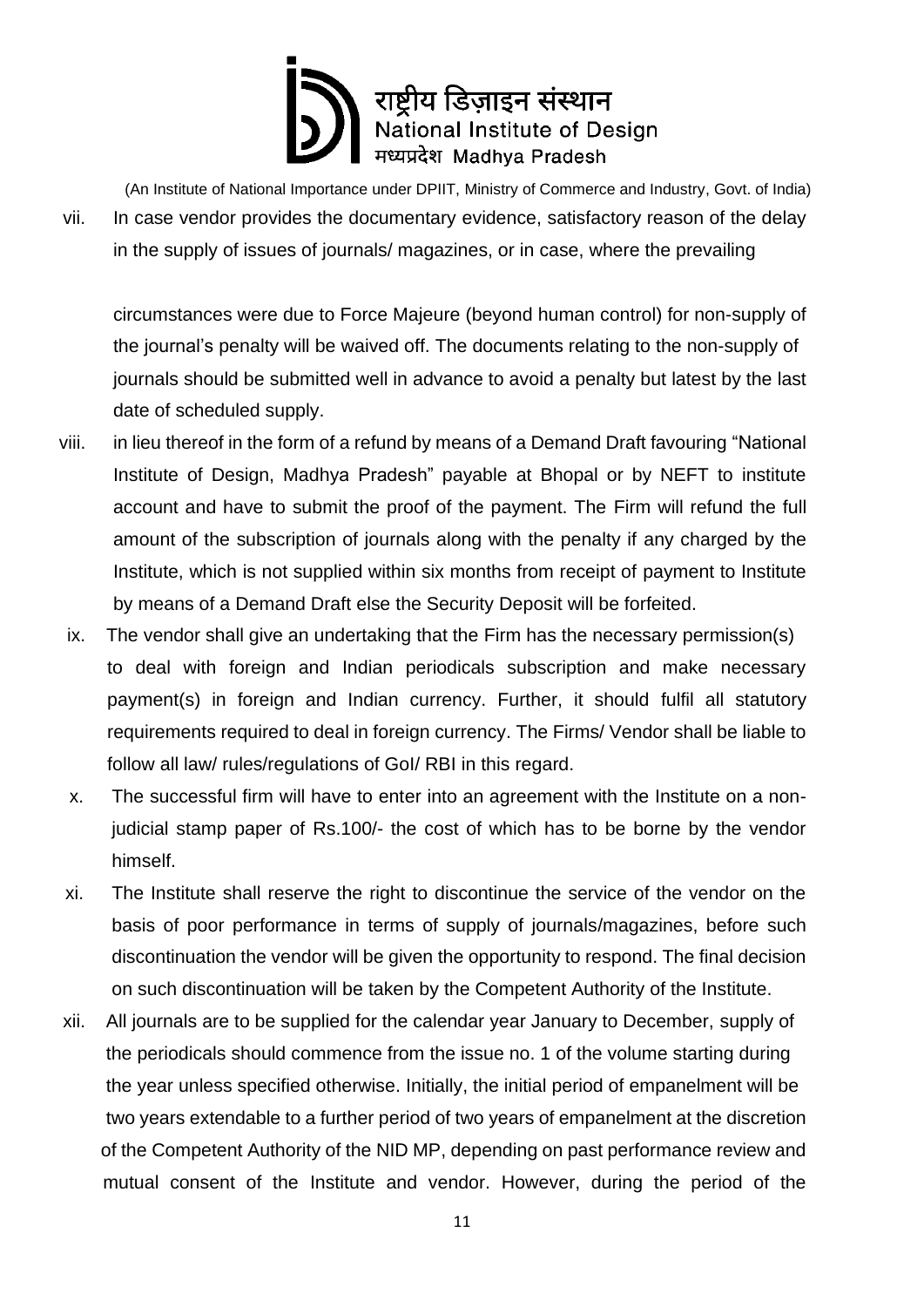(An Institute of National Importance under DPIIT, [Ministry of Commerce and Industry,](https://en.wikipedia.org/wiki/Ministry_of_Commerce_and_Industry_(India)) Govt. of India) agreement, the terms and conditions of the empanelment shall preferably remain unchanged, unless received in writing.

- xiii. Force Majeure: Any failure or omission to carry out the provisions of the contract by the supplier shall not give rise to any claim by either of the party to the contract if such failure or omission or commission arises from an act of God, Which shall include all act of natural calamities such as fire, flood, earthquake, pandemic, hurricane or any pestilence or from civil strikes, compliance with any stature and/ or regulation of the government, lockouts and strikes, riots, an embargo of from any political or other reasons beyond the supplier's/ Institute's own control including war (whether declared or not) civil war or state or insurrection, provided that notice or the occurrence of any event by either party to the other shall be given within four weeks from the date of occurrence of such an event which could be attributed to force majeure conditions.
	- xiv. No gratification clause: The vendor will give an undertaking that they will not try to gratify any person or use any other unfair means involved in the purchase of the quoted resources. Any such act shall debar the firm from participating in other EOI/tenders floated or to be floated by the purchaser and suitable action will be initiated against such defaulters.
	- xv. In case any dispute arises out of their contract, the decision of the Competent Authority of NID MP shall be final and binding to both parties.

#### **5. Termination of Empanelment**:

- i. In case, where it is established that the vendor has indulged in lapses/ violating the terms and conditions of the agreement or supplying old and remaindered books, overcharging the price of books/ resources and defaulted in supplying books even on an extended time limit without reasonable grounds and unsatisfactory service, the Institute shall give an opportunity to vendor to represent their side. In case the vendor fails to submit a satisfactory reply, the Firm/agency shall be liable for termination of empanelment (including blacklisting) with/ without the imposition of a penalty/ forfeiting of Security Deposit/EMD( As decided by the Institute).
- ii. In case of disputes and differences arising out or concerning the work, breach of any terms of the agreement, unsatisfactory/ inefficient service on the part of the vendor, or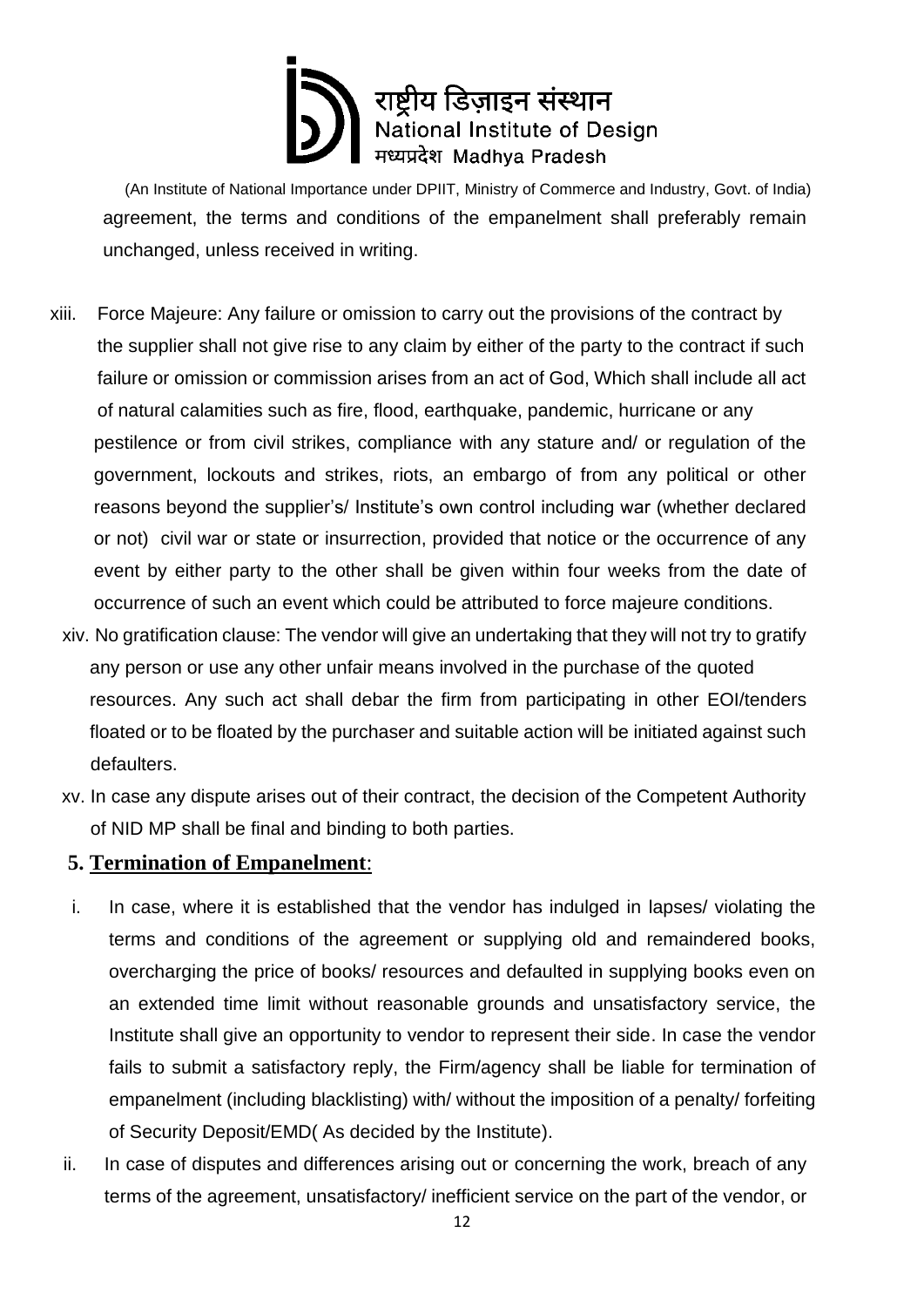(An Institute of National Importance under DPIIT, [Ministry of Commerce and Industry,](https://en.wikipedia.org/wiki/Ministry_of_Commerce_and_Industry_(India)) Govt. of India) at any time, if it is found that the information provided by the empanelled vendor in any form about publications, services and related matters is incorrect, the Institute shall be

at liberty to terminate the empanelment of an empanelled vendor(s)/ supplier(s) without any prior notice, and also reserves the right to claim the amount of loss incurred by the Institute, based on the available invoices submitted by that empanelled vendor(s)/supplier(s).

#### 5.1 **Arbitration:**

(i) If dispute or difference of any kind shall arise between NID MP and the vendor in connection with or relating to the contract, the parties shall make every effort to resolve the same amicably by mutual consultations.

(ii) If the parties fail to resolve their dispute or difference by such mutual consultation, the same shall be referred to the sole arbitrator, to be appointed by the Director, NID, MP as per the provisions of the Indian Arbitration and Conciliation Act, 1996 and the rules framed thereunder. His/ her/ its decision will be final & binding on both the parties. The venue of arbitration shall be Bhopal, India.

#### **5.2. Legal Jurisdiction:**

The agreement shall be deemed to have been concluded in Bhopal and all obligations hereunder shall be deemed to be located at the Bhopal and the Court within Bhopal will have jurisdiction to the exclusion of all other Courts.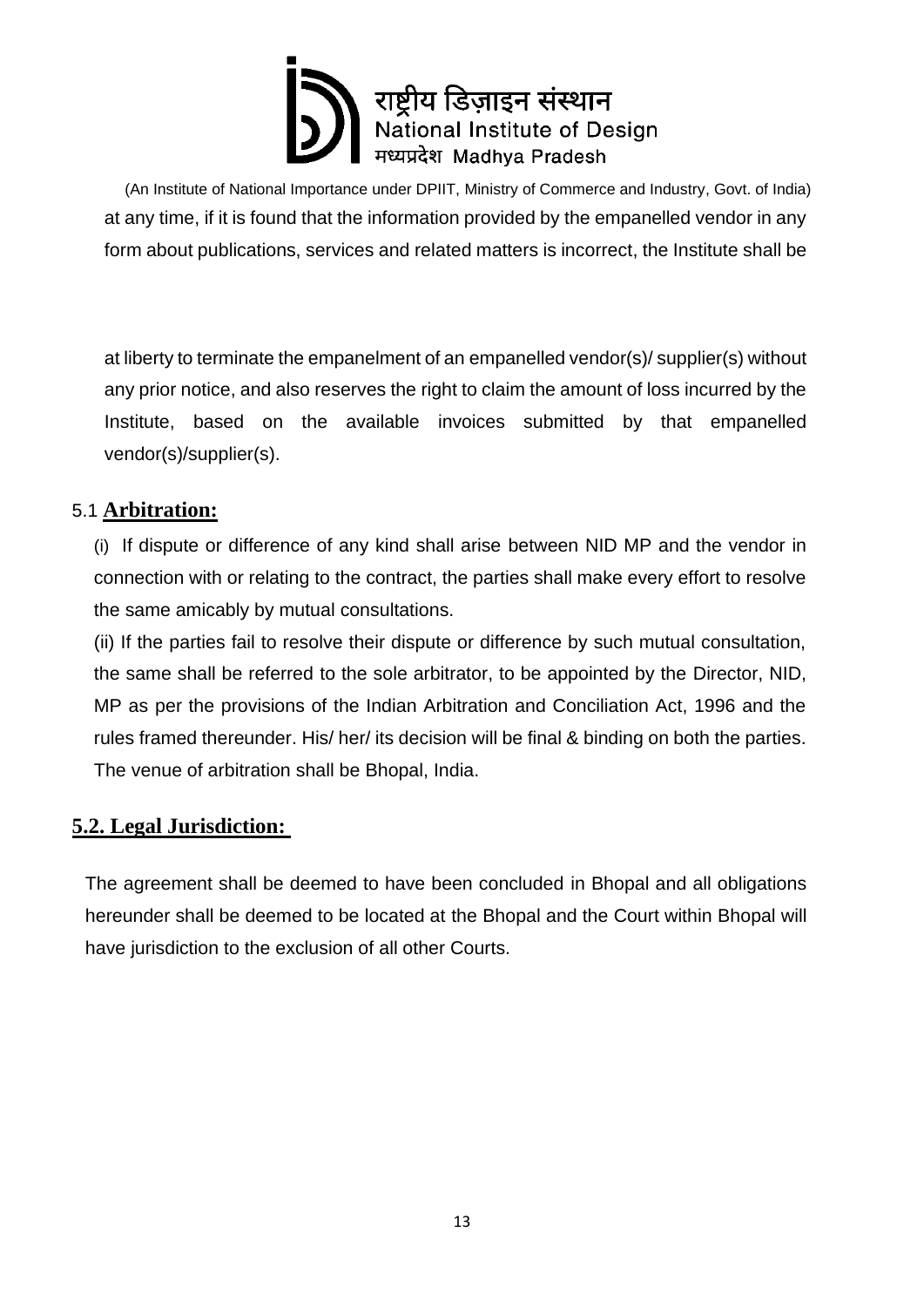

### **Application Form for Empanelment of Vendors for Supply of Resources (Print &Electronic) To NID MP Library**

| S.<br>N          | <b>Particulars</b>                                                                                                                                                                                                                | Yes/No |
|------------------|-----------------------------------------------------------------------------------------------------------------------------------------------------------------------------------------------------------------------------------|--------|
| $\overline{1}$ . | Name of Firm/ Vendor                                                                                                                                                                                                              |        |
| $\overline{2}$ . | Name & address of Proprietor/Managing<br>Directors/Directors of the applicant firm                                                                                                                                                |        |
| 3.               | If partnership, Name and Address of Partners                                                                                                                                                                                      |        |
| 4.               | <b>Telephone Numbers</b>                                                                                                                                                                                                          |        |
| a.               | <b>Office</b>                                                                                                                                                                                                                     |        |
| C.               | Mobile                                                                                                                                                                                                                            |        |
| C.               | E-mail Address                                                                                                                                                                                                                    |        |
| $d.$ )           | Website                                                                                                                                                                                                                           |        |
| 5.               | Are you member of the Good Office Committee<br>(G.O.C.)                                                                                                                                                                           |        |
|                  | {If Yes, attach a self-attested copy of the Membership<br>Certificate}                                                                                                                                                            |        |
| 6.               | Are you a Member of the Federation of Publisher's<br>and Bookseller's Association of India(FPBI)? {If yes<br>attach a self-attested copy of the Membership<br>Certificate}                                                        |        |
| 7.               | Are you a distributor/dealer/ stockiest/<br>exclusive/preferred Agent? If so tick mark the<br>appropriate one's and attach the self-attested copy of<br>authority letter (s) issued by the publishers in support<br>of your claim |        |
| 8.               | Year of starting of the firm with Registration<br>Number/date------------------------ (Self-attested copy to<br>be enclosed)                                                                                                      |        |
| 9.               | PAN/TAN & GST No.<br>Self-attested copy of the certificate to be attached)                                                                                                                                                        |        |
| 10.              | The vendor or their suppliers must not be<br>blacklisted/suspended/debarred by any of the Govt.<br>Department or Organization. A certificate in this regard                                                                       |        |